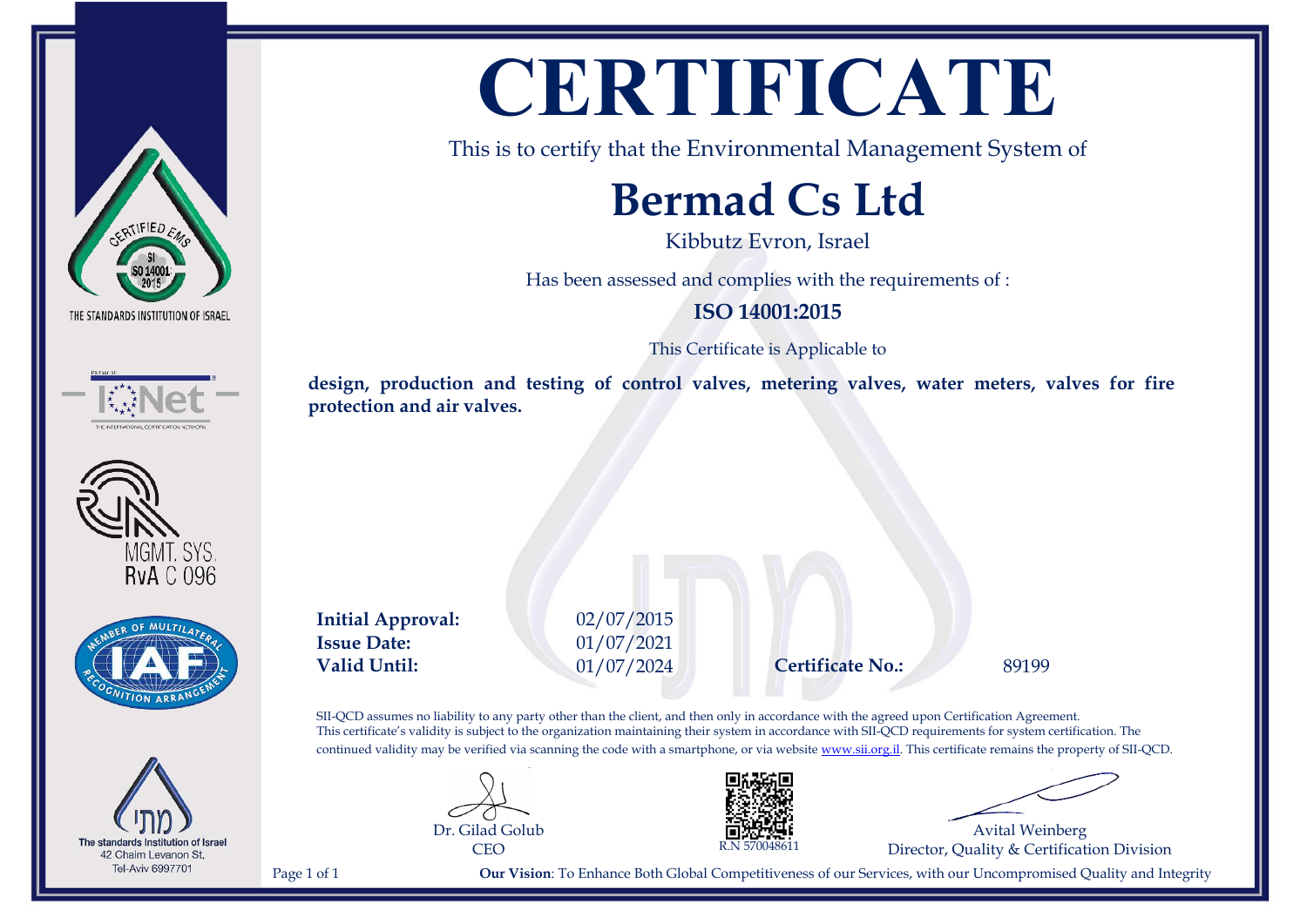# תעודה

וזאת לתעודה כי מערכת הניהול הסביבתי של

### ברמד אגש"ח בע"מ

קיבוץ עברון, ישראל

נבחנה ונסקרה ע״י מכון התקנים הישראלי-אגף איכות והסמכה ונמצאה מתאימה לדרישות התקן:

**ת"י 14001:2015 ISO**

האישור תקף ל:

**י אויר.תכנון ייצור ובדיקה של מגופי בקרה, קוצבים, מדי מים, מגופים למערכות כיבוי אש שסתומ**

אישור ראשוני: 02/07/2015 הנפקת תעודה: 01/07/2021 בתוקף עד: 01/07/2024 מס' אישור: 89199

תוקף התעודה כפוף לכך שהארגון ימשיך לנהוג בהתאם לדרישות המכון להתעדה. מת״י אינו מקבל על עצמו אחריות כלפי צד כלשהו, למעט הלקוח בעל תעודה זו, הכל בהתאם לאמור בהסכם ההתעדה. התעודה היא רכוש מת״י-אגף איכות והסמכה. לברור תקפות - סרוק באמצעות טלפון חכם את הברקוד, או באמצעות האתר www.sii.org.i









ראש אגף איכות והסמכה











1מתוך1עמוד